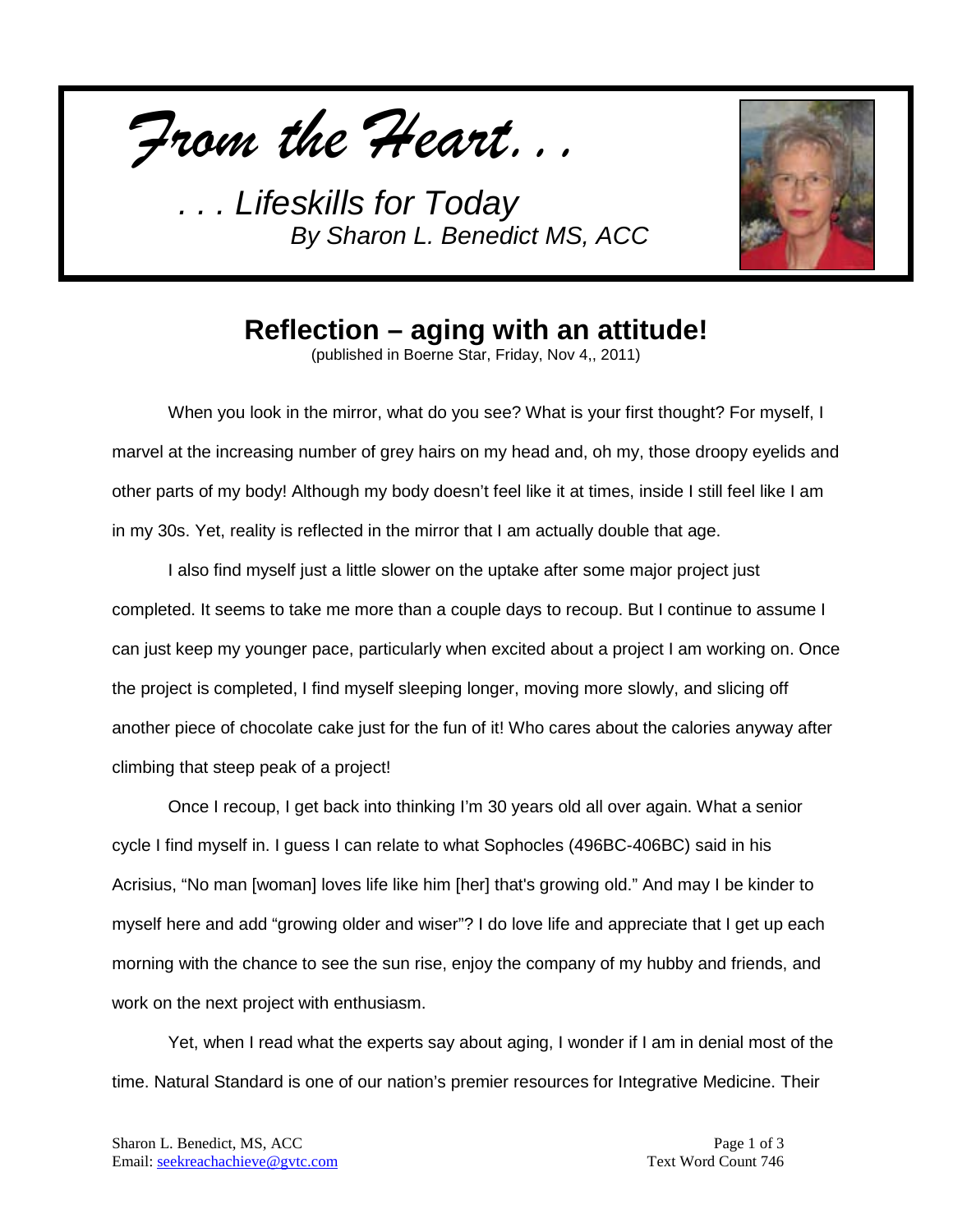definition states, "Aging is the process of growing old or maturing. Humans reach their peak in growth and development when they are in their mid 20s. After this point, the body gradually becomes less functional over time. Aging typically causes weakness, increased susceptibility to disease and infection, loss of mobility and agility, and age-related physiological changes, such as wrinkled skin and gray hair. In the United States, about two-thirds of people age 65 and over take medications for various conditions. Currently, the average life expectancy in the United States is about 75 years for males and 80 for females. Although genetic makeup has been shown to influence an individual's life expectancy, individuals are more likely to live long and healthy lives without disabilities if they take care of their bodies with proper diets, lifestyles, and medications."

When I read that our peak is in the mid 20s and the decline begins, it sounds so depressing! I then diligently search for exceptions to that rule in the lives of other people. When I do, I also find that those with active physical lives are also actively using their minds as well. But on the top of their priority list is "attitude"—attitude about their life, relationships, and contributing to the wellbeing of others. Their examples have made all the difference in my own motivation to keep on keeping on. And when putting things into perspective, I am amazed at what is still possible for me as I keep my mind, spirit, and body in shape. Every day becomes a singular opportunity and not just a problem to solve or project to complete.

For those of you out there who are in their approaching senior years or in them right now, how are you doing? What happens when you look in the mirror. If you gasp and say, "Who is that person?!", I empathy all the way. So, let's join together to counter the odds or at least slow it down, right? In this month's lifeskill, *Reflection*, let's focus on where we are and where we want to head in our glorious, once-in-a-lifetime senior years. Next article will target our relationships/core values in our later years. Are you content with your relationships? Are your core values reflected in your relationships and friendships you have acquired over the years as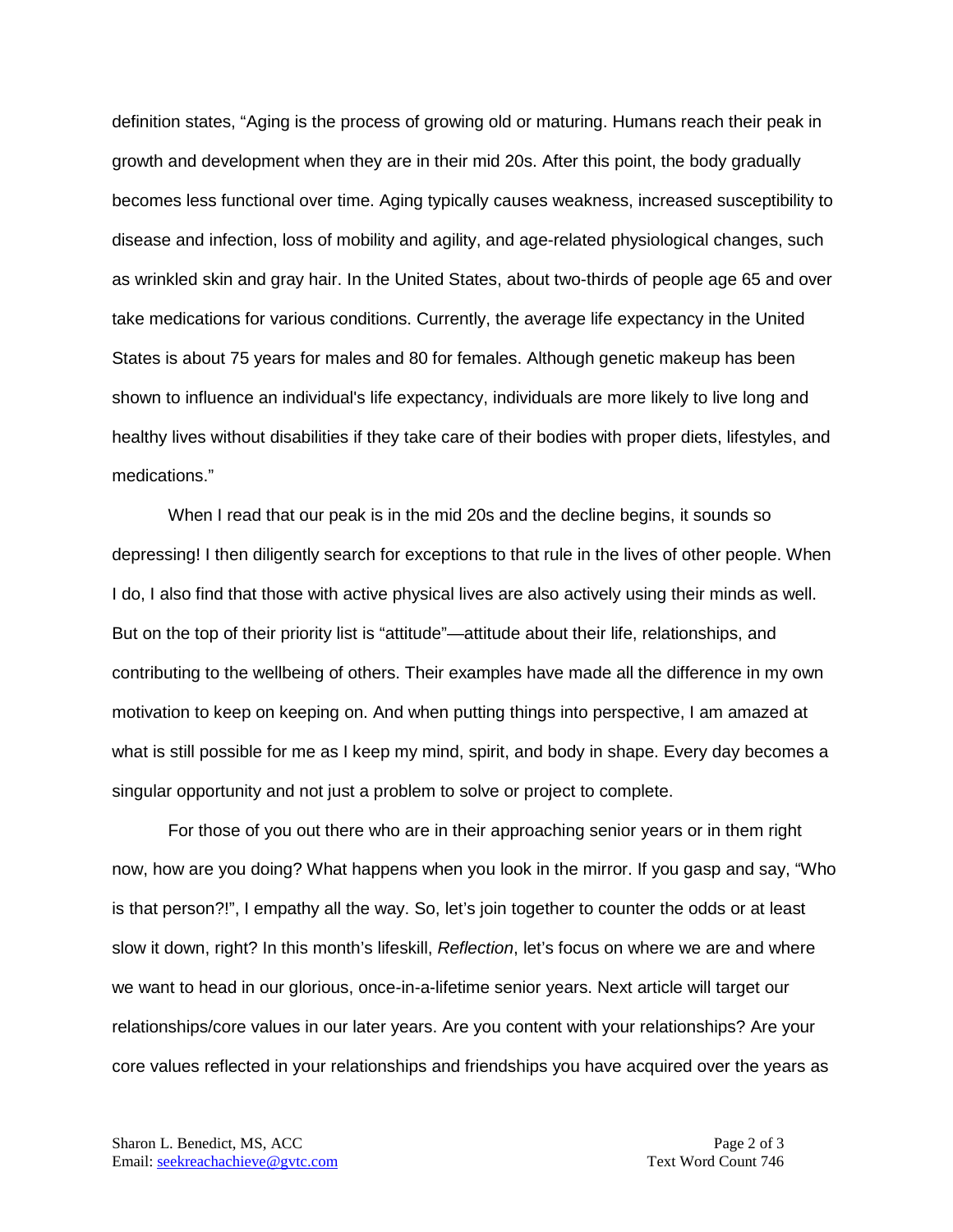well as recently? What about in the years ahead? Now is your chance to make any changes before the rest of the years catch up with you. See you around the corner next Friday.

*\*\*\*\*\*\**

*Sharon L. Benedict, MS, ACC, is a certified life/wellness coach-consultant, specializing in lifeskills, wellness, and creative arts development for individuals, businesses and organizations [\(www.harvestenterprises-sra.com\)](http://www.harvestenterprises-sra.com/).She welcomes your questions and comments and can be contacted at [seekreachachieve@gvtc.com.](mailto:seekreachachieve@gvtc.com)*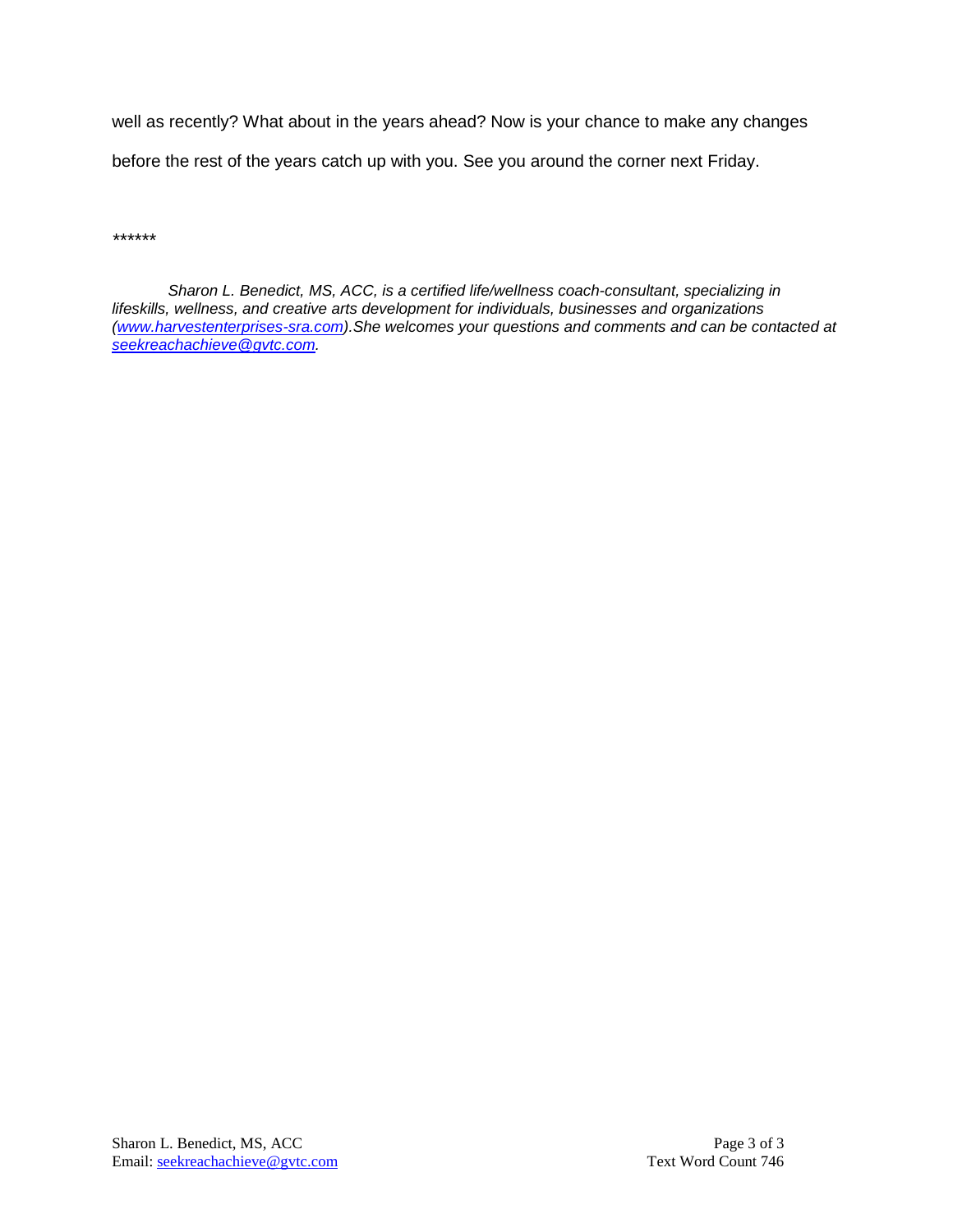*From the Heart...*



## **Relationships in Reflection**

(published in Boerne Star, Friday, Nov 11, 2011)

Are you content with your relationships? Are your core values reflected in your relationships you have acquired over the years as well as recently? When it comes to needing a supportive friend, who do you call? And when someone calls you for support, are you available and know just the right thing to do?

Whether seeking support or your friend asking for support, we all must resist the urge to say "This is what you need to do." A friend calls more to gain a listening ear and caring heart than anything else. So, when my first instinct is to try to fix them or critique the situation, I have to zip my lip and let my friend begin the conversation in a safe, judgment-free-zone. Isn't that what we all really want and need?

Each of us has a particular perspective on what is the "right thing" to say or do, and it really depends on what kind of relationship we have with our friend…more of an acquaintance, co-worker, new friend, close friend, sister, daughter, uncle, husband or wife. We also need to remember that this isn't about us. It's all about our friend. This perspective is even more valuable and tricky when your friend asks for your advice.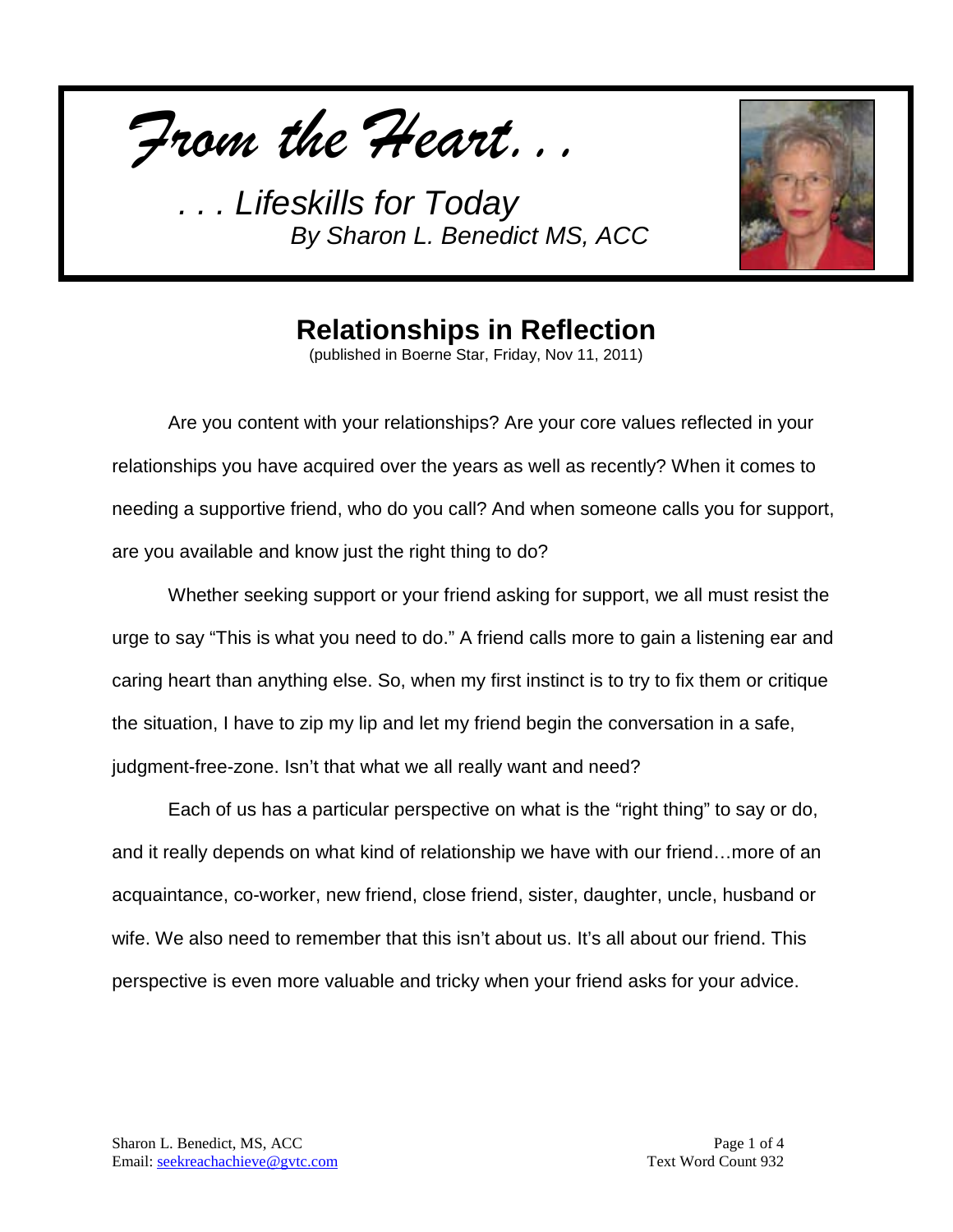Another temptation when hearing the first part of the story from a friend is to either shut down or focus on a response, even before the whole story is heard. It is obvious then we are not really listening and often miss those important clues.

With all relationships, the journey can be a smooth sail, a little bumpy one, a roller coaster ride, or a fast careening dive from the skies. The journey involves every facet of life whether at home, work, throughout our childhood and adult years. When we choose a friend, even a spouse, our core values provide us with the foundation for choosing those relationships. Our core values are then reflected in the life we live. Therefore, all relationships should help us live our daily lives in synergy and balance.

When having a hard day, talking with a friend about our feelings may be all it takes to reduce the stress and experience a welcomed connection and sense of wellbeing provided no other way. Being genuinely listened to and understood have a profound impact on a friend and yourself. Here are a few things offered by Elizabeth Scott, M.S, wellness coach with training in counseling . . . to remember when friends are talking about things that stress or upset them:

- Ask them about their feelings, and listen.
- Reflect back what you hear, so they know you really understand.
- Instead of always trying to tie the conversation back to your experiences, focus questions on them and their feelings.
- When they're talking, are you missing some of what they say because you're waiting for them to stop talking so you can say what you want to say next? Stop, and really listen to them.

Consider your answer to these questions as clues when you call your friend for support: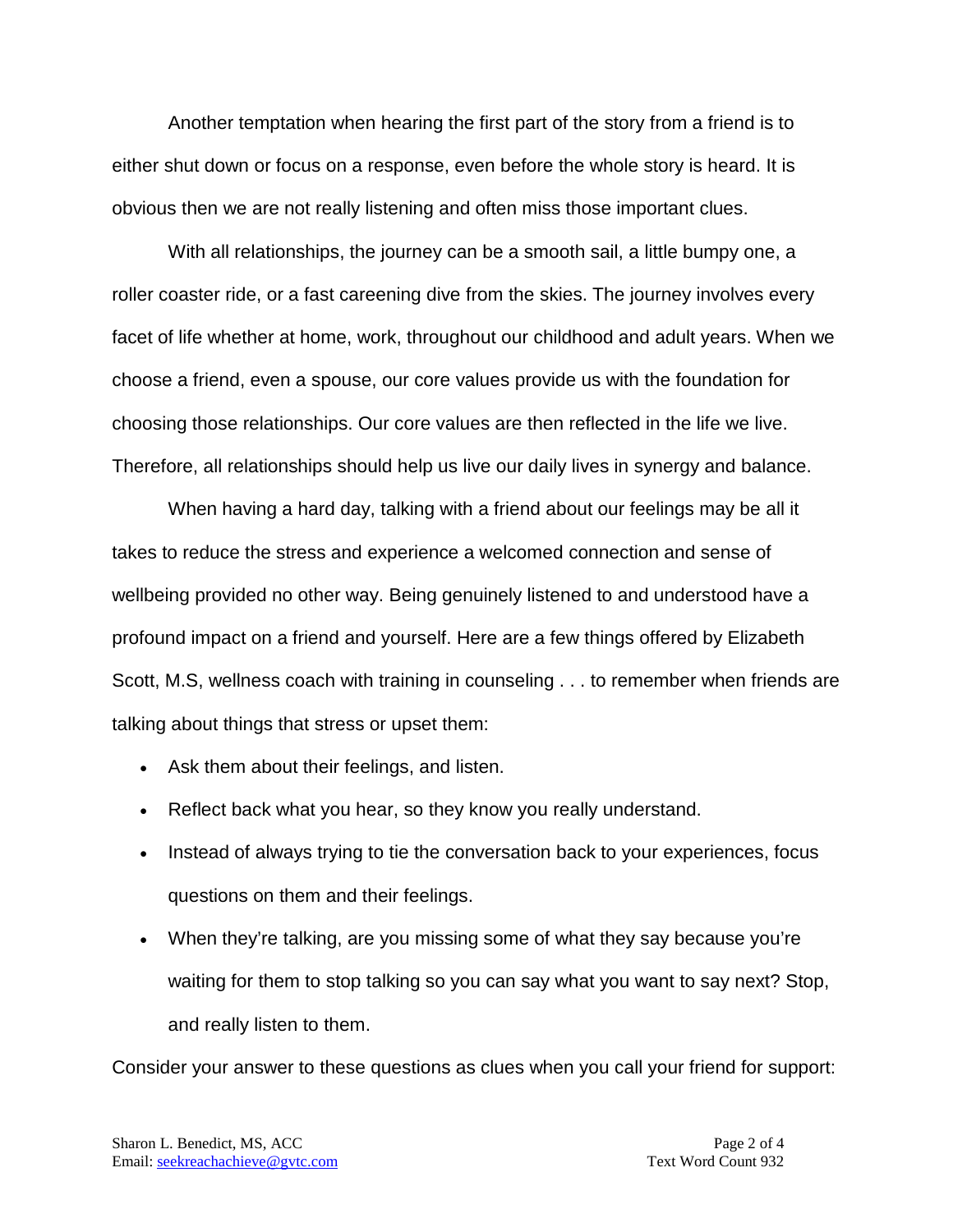- Does the conversation flow easily, or is it forced?
- Do you feel they truly understand, accept and support you?
- Do you feel you truly understand, accept and support them?
- Do you feel better or worse about yourself when you're with them?
- Do you leave them feeling energized or mildly depressed?
- Do you include them in your life for positive qualities they have, or just to have more people in your life?

As Scott suggests in her About.com article, *Social Support - How to Create Truly Supportive Friendships,* you just might need to let go of some friends. "Not everyone is an appropriate match. If there's someone in your life who makes you feel bad about yourself, doesn't share any of your interests or values, or is someone that you just don't mesh well with, it's perfectly acceptable to put that relationship on the back burner, let it fade altogether, or not develop it in the first place." Yet, before you let go of that friend, do some internal inventory on why you feel bad about yourself to discover if there is some measure of truth in what is being shared that you may be resisting and thereby experience those bad feelings that do not necessarily come from what or the way it was said. This is not always an easy exercise, but will give you solace if you then decide to say goodbye to that friend.

In addition, people do change and move on in their lives in different directions. "Conversely, if you'd like to keep them in your life out of loyalty, albeit in a periphery role, that's OK, too. However, it would be beneficial to remember not to count on them for support, if they're not able to give it to you."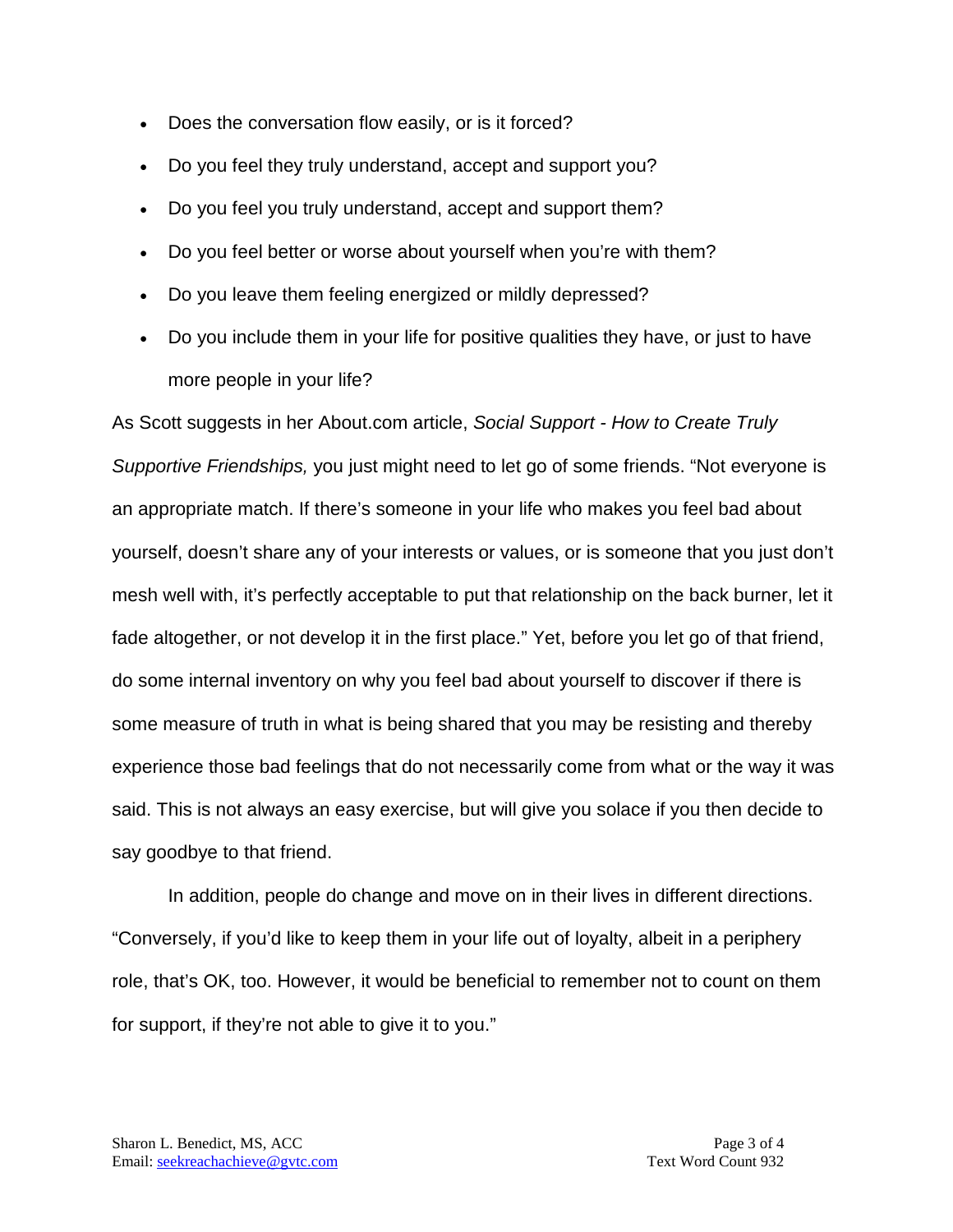The choice to say goodbye or nurture the friendship further is yours. Just keep your core values handy to size up whether that friendship really does reflect your life values or tempt you to drift from them. In the end, we all know it is important to have several people to count on for support in life. So, as you consider your relationships in reflection, by all means call those special friends who have made all the difference in your life. Call them to just say thank you for the honor of having them as a friend.

*\*\*\*\*\*\**

*Sharon L. Benedict, MS, ACC, is a certified life/wellness coach-consultant, specializing in lifeskills, wellness, and creative arts development for individuals, businesses and organizations [\(www.harvestenterprises-sra.com\)](http://www.harvestenterprises-sra.com/).She welcomes your questions and comments and can be contacted at [seekreachachieve@gvtc.com.](mailto:seekreachachieve@gvtc.com)*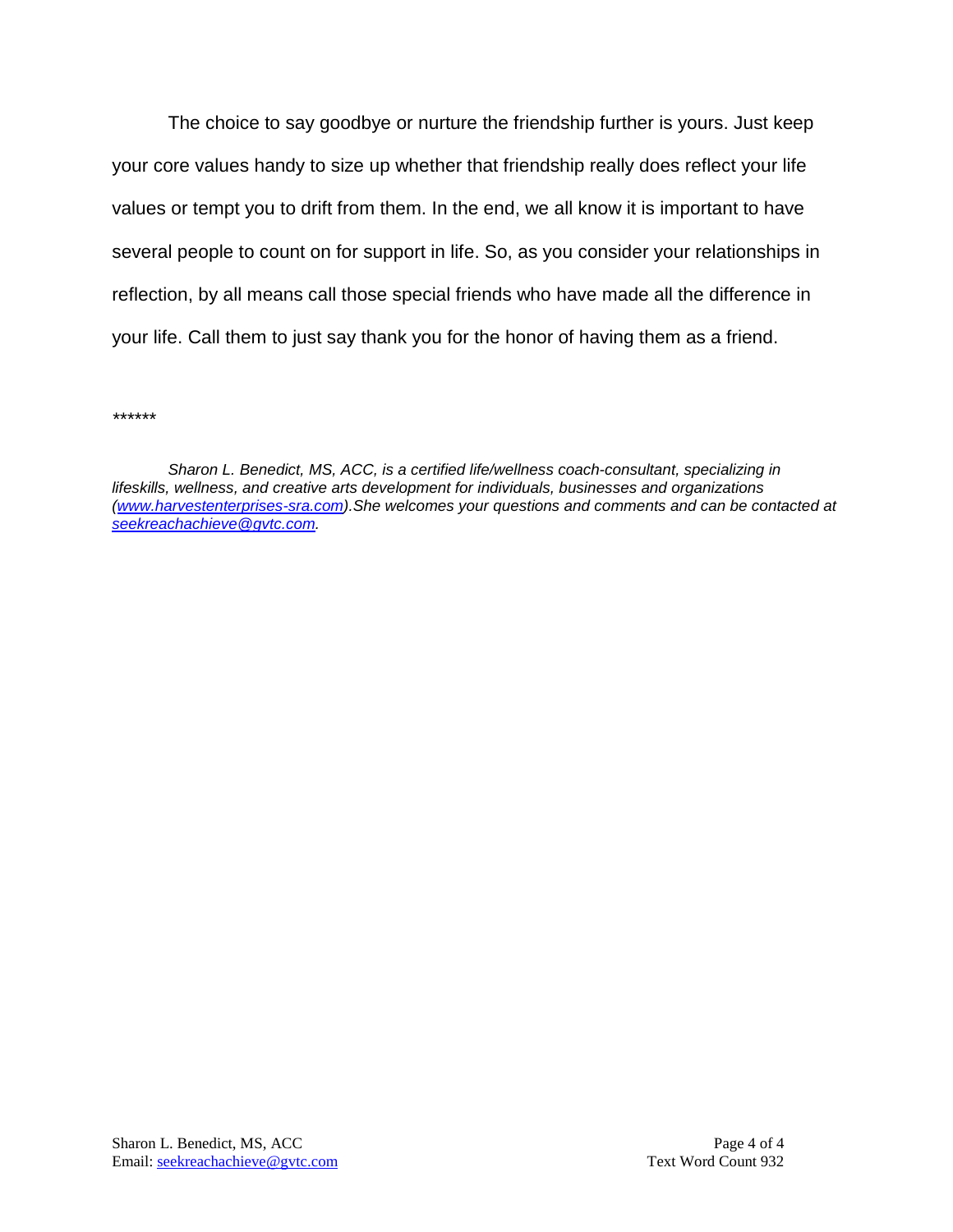



**Time to Reflect** (published in Boerne Star, Friday, Nov 18, 2011)

One of the lifeskills I cover each February is Time Management. This month being Reflection, let's take some time to do just that. Admitting that our memory may not always retain the details of how we used our time each day, there is an easy way to find out. Whether you use a physical calendar, planning notebook, your phone, or computer Outlook calendar, you can go back through each month in 2011 and get a fairly clear look at how your time has flown through this year.

Take an hour and go through each month and tally what you have done…meetings, errands, appointments, phone calls, texting, just to name a few. Make up your own bulleted list and count off how many you had each month. For me, I had approximately five meetings each month adding up to 55-60 meetings so far for 2011. When it comes to texting, I have about 120 racked up so far. Phone calls...about an average of 5-10 per day. That adds up to about 1820 on the low side to 3640 on the high side so far. The incoming/outgoing phone calls alone ranged from five minutes to two hours. Without more detail tallying, it is hard to determine total hours spent on the phone, but you get the point I am sure.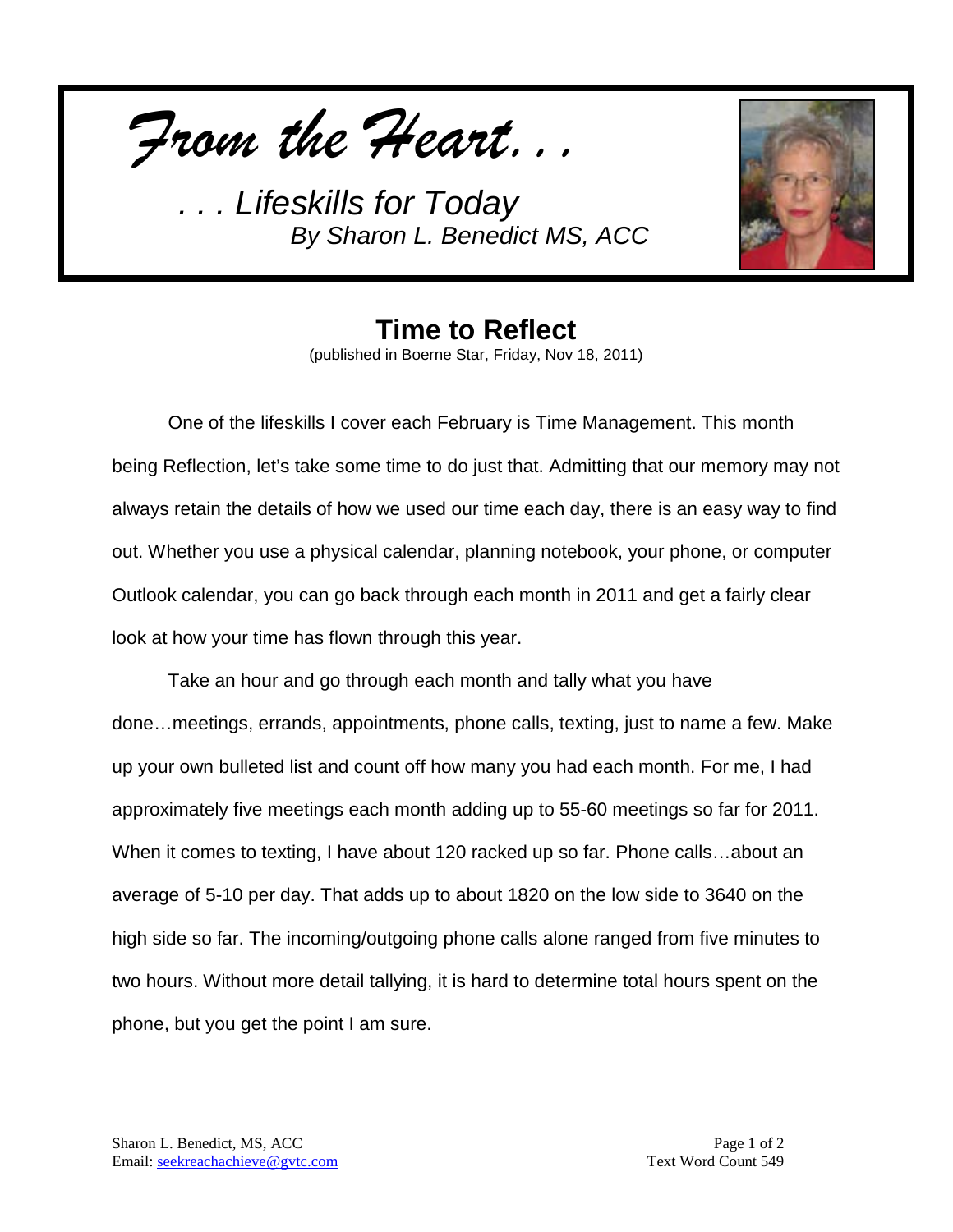Now add up driving time, mealtime and cleanup, shower time, getting dressed and getting ready for bed…all those many tasks and activities that eat up the time in each 24 hour day. Where do you see you spending your life the most? I bet much of the hours are in meetings, driving, phone/computer, and home activities of all sorts.

Reflect on where you would like to reduce your time spent. Consider how you use time to get that job done. How are you combining activities so you don't have to retrace your steps. It's called consolidating tasks and activities to use your time more efficiently. Now go back to your tally list, look over each area you wrote down. Choose that one area you want to gain some free time.

What one thing can you act on this week to gain a portion of free time? Talk with your spouse, family member, and/or close friend for accountability and feedback. Then stick to that change for one month, then reflect on how you feel and what outcomes you have experienced with making that change. Ask yourself, "Am I happy with this change?" And if you are, what other areas do you want to garner more time for what is most important to you? Don't forget "ME" time. If you are not happy with this change, write down one key reason why you are not. Then talk with your spouse, family member, and/or close friends to brainstorm ways to make it work for you.

I welcome hearing from you on what you have discovered, so I can share it with my reader in the next article. I leave you with Ralph Waldo Emerson's view on the good times. "This time, like all times, is a very good one, if we but know what to do with it."

\*\*\*\*\*\*

Sharon L. Benedict, MS, ACC, is a certified life/wellness coach-consultant, specializing in lifeskills, wellness, and creative arts development for individuals, businesses and organizations [\(www.harvestenterprises-sra.com\)](http://www.harvestenterprises-sra.com/).She welcomes your questions and comments and can be contacted at [seekreachachieve@gvtc.com.](mailto:seekreachachieve@gvtc.com)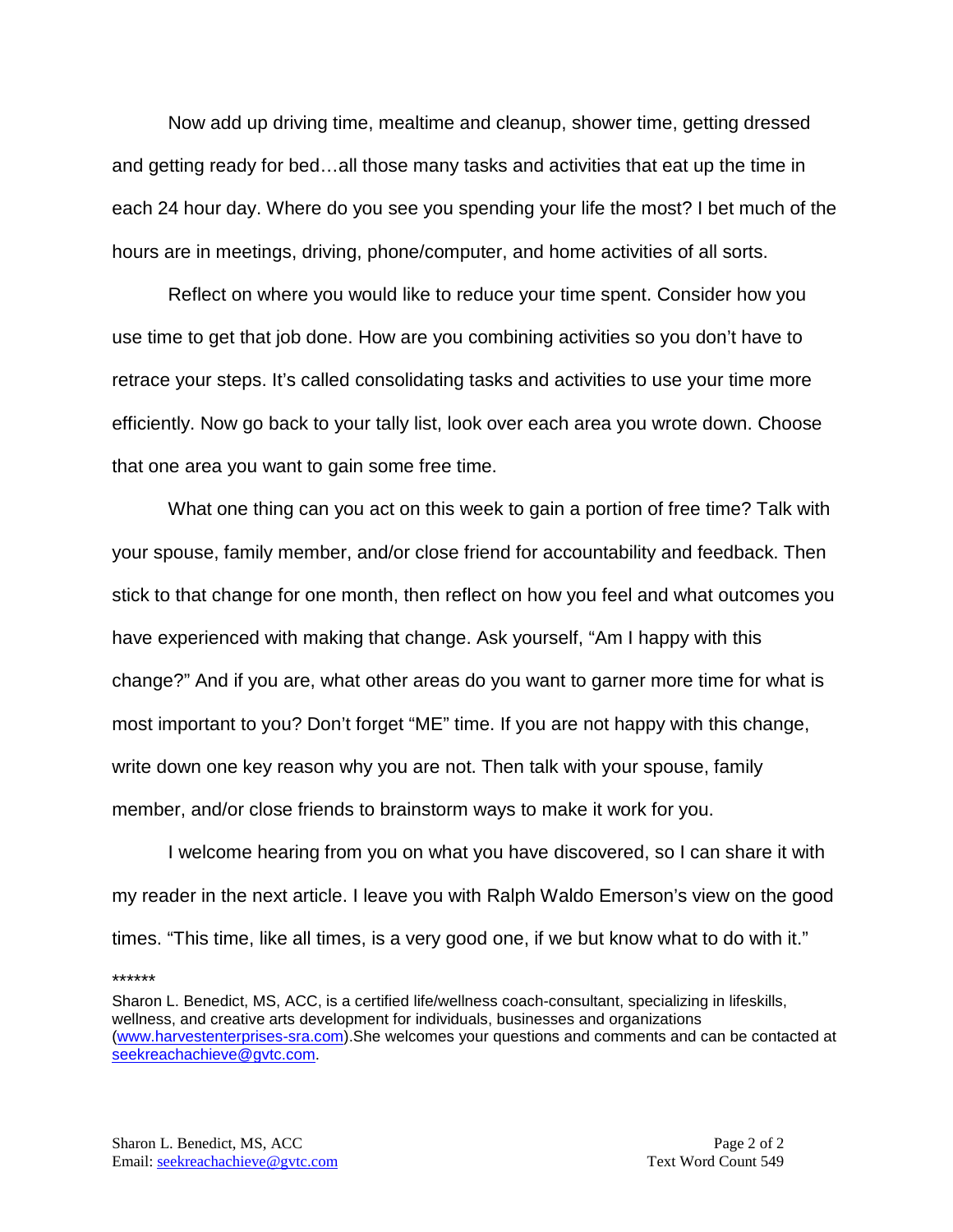*From the Heart...*



## **Reflection . . . Grateful Meanderings**

(published in Boerne Star, Friday, Nov 25, 2011)

With Thanksgiving and Christmas fast approaching, I decided before I got even more busy than I am to quietly walk in my neighborhood and community. As I leisurely strolled through the streets, there were little kids biking, a dad fixing his truck, and a couple putting in a fall garden of colors.

As I continued to walk downtown Main Street, there were lots of people shopping, getting gas for their car and groceries to take home. On another street, I looked through a glass display of various shops selling all kinds of goodies. Among all these shops were a few galleries spotlighting their art and artists.

Going into one of the galleries I found an array of paintings and sculptures displayed that amazed me. Each piece was uniquely crafted and captured my imagination. I wondered what sparked the artist's idea to create that piece. Was it just a whimsical day that instantly birthed the idea, or was the artist in deep contemplation for months coming up with that idea? No matter the means, I slowly viewed each piece feeling how lucky I was to be able to view works of art I couldn't even begin to see myself create.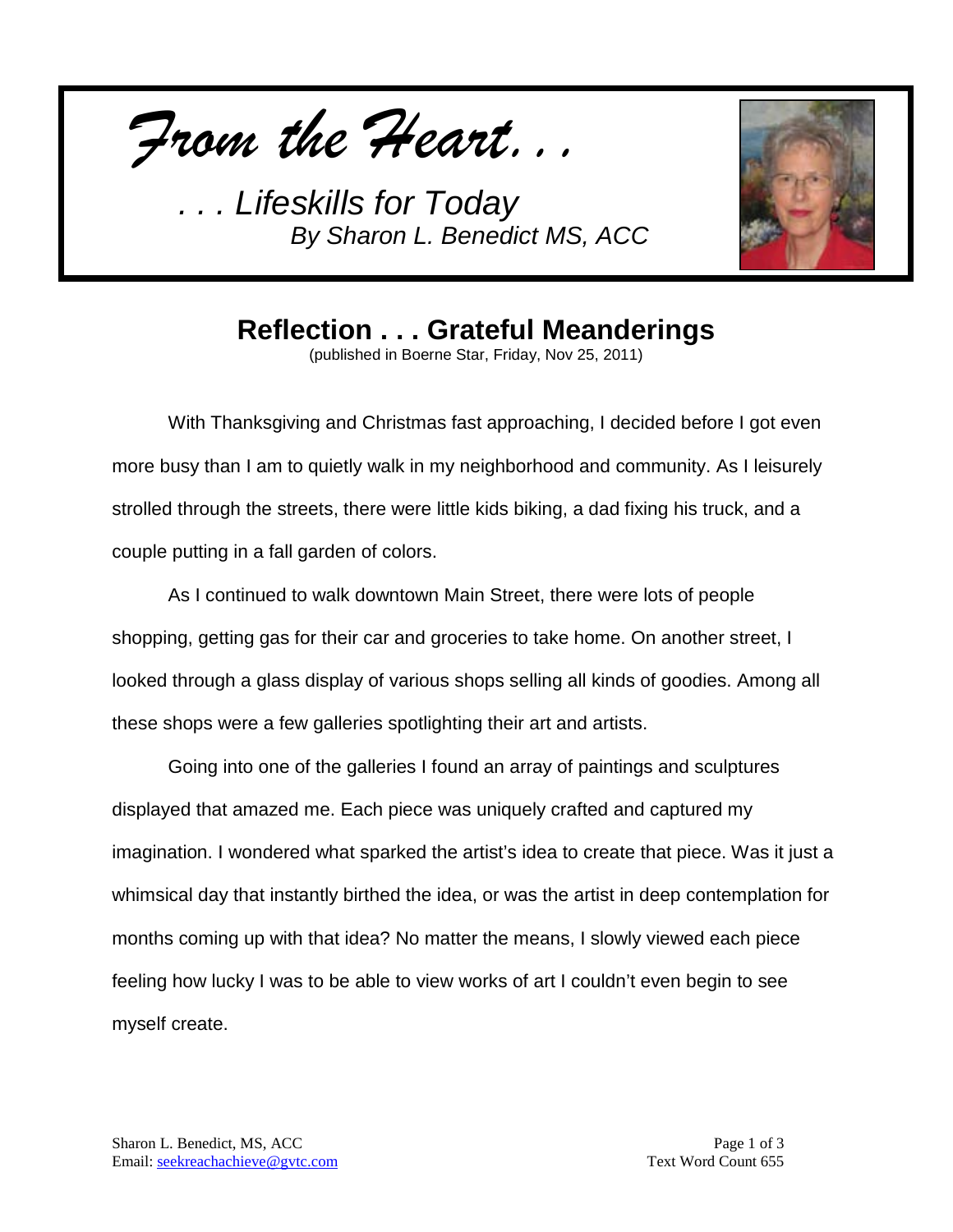The revelation hit me how very lucky I am to live in my community and in this nation. No matter how we all may be struggling in this tough economic time, what a privilege it is to have this kind of art right down the street. Also, how privileged we are to have a grocery store and gas station just around the corner.

How amazing it is that we take them all for granted and expect them to be there. Envision how it would be if your local grocery store simply disappeared. I realize the grocery store and gas stations are considered essential parts of our lives. Yet, how many of us consider a museum, a gallery, indispensable? More like discretionary?

Consider your community that has the arts in whatever form it comes in…visual, performing, literary. Envision your museum, your local gallery, your performing arts theatre disappearing all at once. Would you miss them? If so, how did they contribute to your life? Here are just a few that came to me while contemplating the creative beauty around me.

- Art helps us see creativity everywhere…in buildings, walkways, thoroughfares, a home, even a gas station, grocery store. . .nature itself.
- Art enhances our quality of life beyond the mindset of just surviving.
- Art gets us in touch with the gifts expressed through the artist.
- Art helps us broaden our perspective on life and gets us thinking outside the box.
- Art reflects life as life reflects art.
- Art is used in therapy to help resolve personal, relational, and community challenges.
- Art draws people together and ignites conversation.